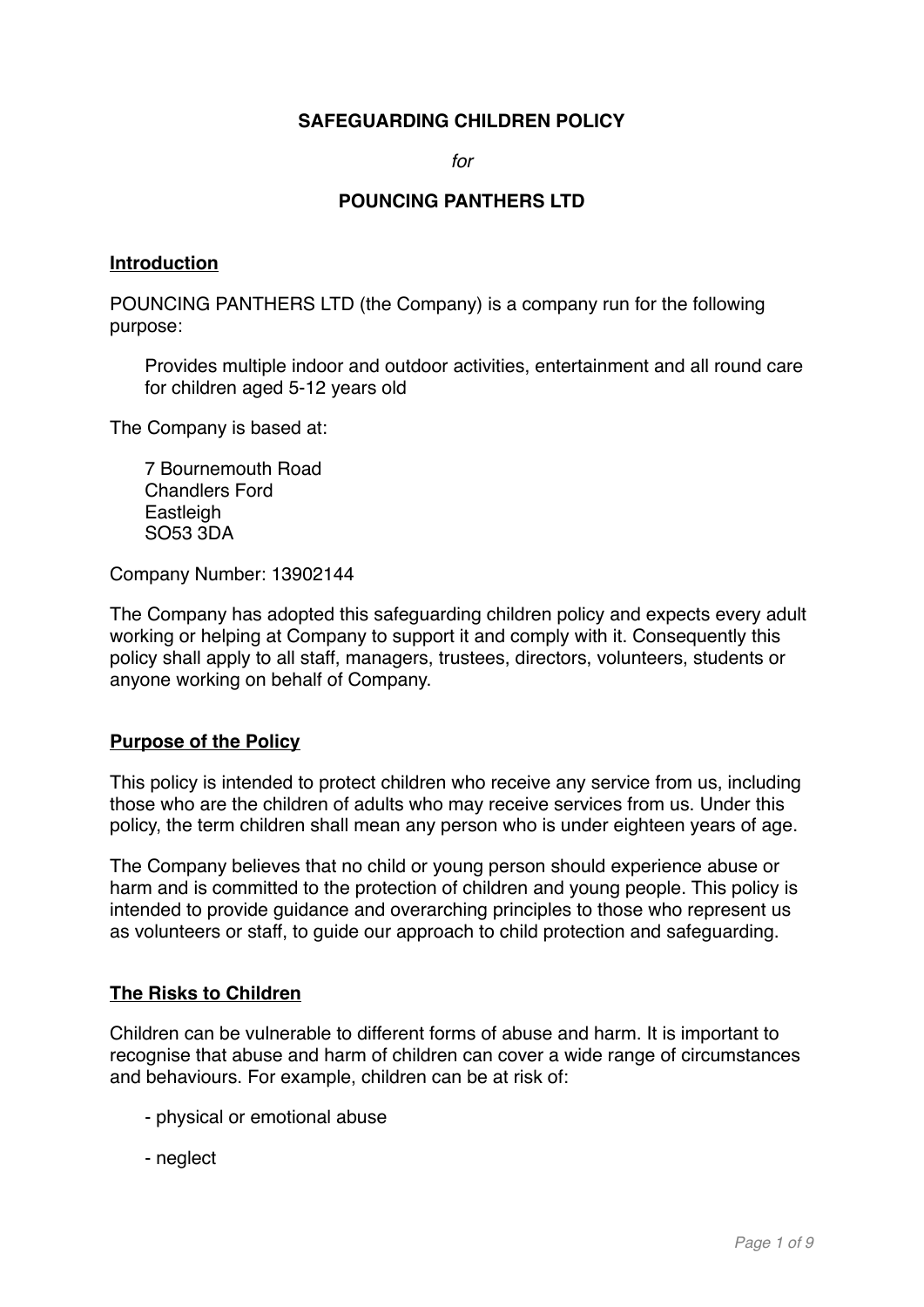- sexual abuse
- female genital mutilation (FGM)
- grooming and exploitation
- trafficking and modern slavery
- exposure to or infliction of domestic abuse
- bullying or cyber bullying

- exposure to other inappropriate content or behaviour, such as violence or criminal behaviour

- self-harm
- physical harm when engaging with activities without adequate supervision

The causal factors of any such harm and/or abuse can also be wide-ranging. For example, children can be placed at risk by family members or by members of the community.

### **Safeguarding Principles**

Safeguarding children from harm and abuse is an essential responsibility for our Company. We are committed to ensuring that any child who comes into contact with our services is properly safeguarded. Every person under this policy must ensure that they play an active role in ensuring that children are properly safeguarded.

Every person under this policy holds responsibility for:

- remaining alert and aware of possible safeguarding risks to children

- guarding children against harmful environments with appropriate actions (for example, adequate supervision or ensuring safe environments)

- taking positive steps to maintain the safety and wellbeing of children engaging with us as a Company

- reporting concerns expeditiously and appropriately, in line with child protection procedures

- understanding the duty to report specific concerns (and understanding how this interplays with confidentiality)

- challenging any inappropriate or harmful behaviour of any other adult and reporting this accordingly

- acting appropriately in the presence of children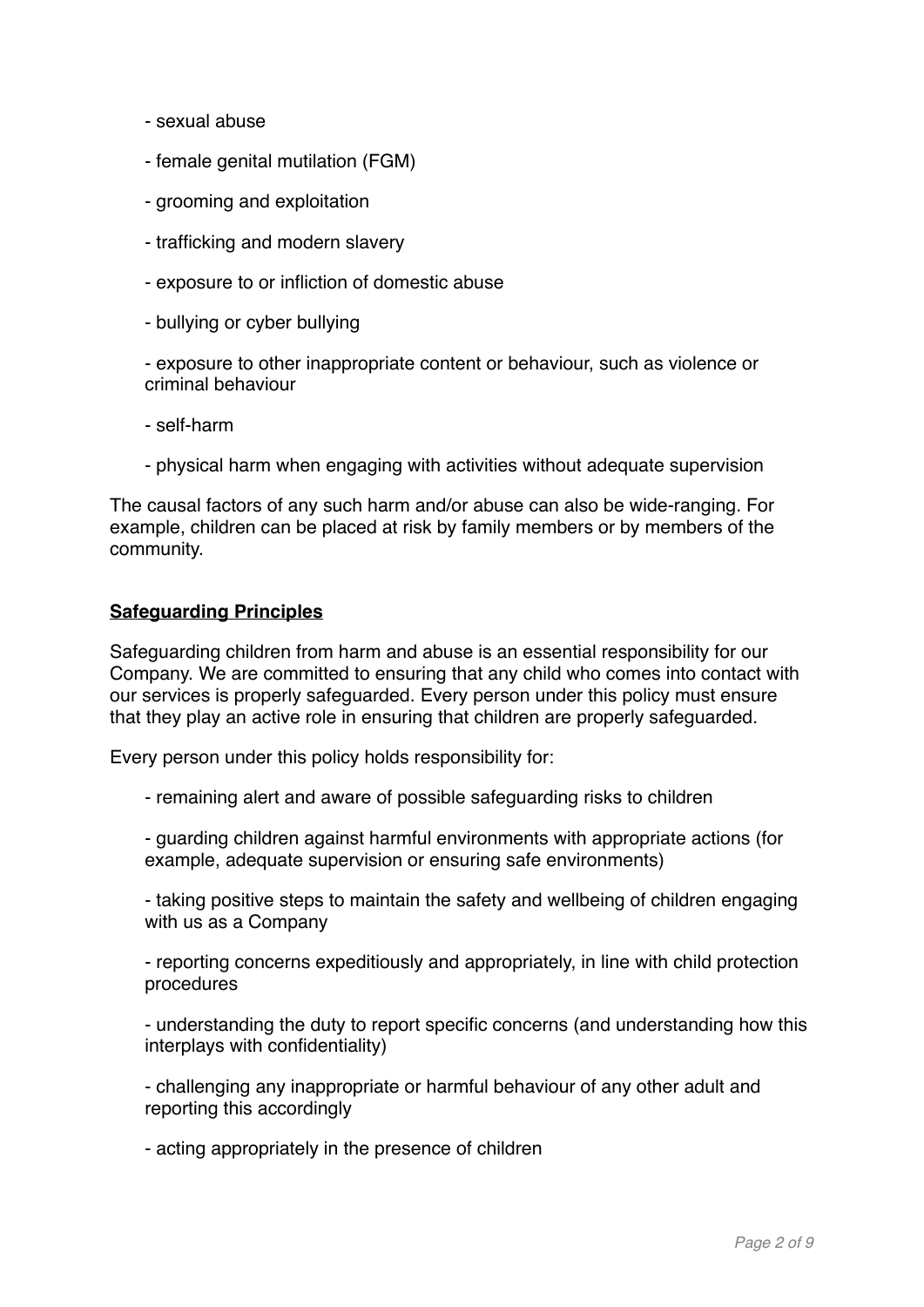- not taking any inappropriate risks

- not smoking, drinking or taking any form of illicit substances in the presence of children

### **Safeguarding Officer**

Any question, report or concern in relation to the safeguarding of children should be shared with our Safeguarding Officer:

**Name:** VICTORIA PIMM

**Email:** victoria@pouncingpanthers.com

**Telephone:** 07775864868

### **Confidentiality and Data Protection**

All personal information we may process relating to children, shall be processed and stored in accordance with our data protection privacy policy which can be located at: www.pouncingpanthers.com

### **Responding to a Safeguarding Concern**

Where a child is at immediate risk of serious harm, any adult present should call 999. Thereafter, the Safeguarding Officer should be contacted as soon as is reasonably practicable.

Where there is a safeguarding concern but no immediate risk of serious harm, the adult who has heard or witnessed this concern should consult with the Safeguarding Officer as soon as practicable and by no later than the end of that same day.

Where any child makes a disclosure relating to harm or abuse to an adult, it is important to:

- listen calmly and carefully, showing that their their views are taken seriously

- provide an appropriate and honest level of reassurance

- avoid interrogating children and asking probing, intrusive and/or leading questions

- avoid making false promises regarding secrets and confidentiality with the child (because any concern of abuse/harm must be shared with the Safeguarding Officer and any subsequent safeguarding referral)

- make a confidential *written* record of the discussion either during the discussion or immediately afterwards. The record should include the key details of the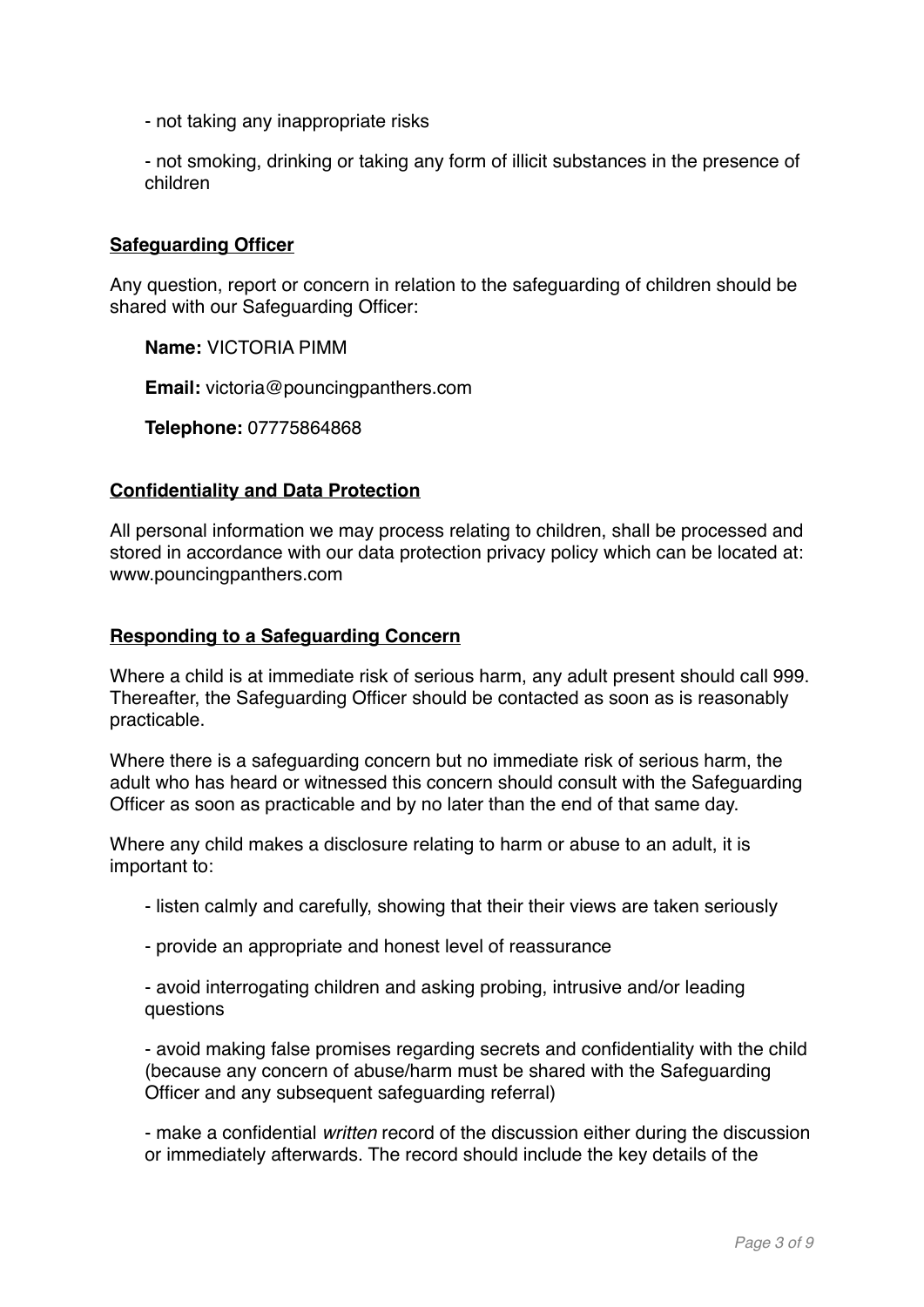disclosure together with any relevant times, dates, places and people concerned. Audio and video recordings of children making disclosures should be avoided

- refer all relevant information to the Safeguarding Officer as soon as practicable afterwards, and by no later than the end of the day

Upon receipt of any safeguarding concern, the Safeguarding Officer shall consult with any other relevant persons and will make any appropriate referrals to the relevant authorities, such as the applicable Local Authority Children's Services department.

### **Reporting concerns about other adults within the Company**

Where any person has a concern regarding the conduct of an adult connected to the Company, which poses or may pose a safeguarding risk to children such as:

- harming a child either physically or emotionally
- exposing a child to behaviour which may cause physical or emotional harm
- engaging in criminal activity concerning a child

this must be raised in the first instance with the Safeguarding Officer (or where this is not appropriate, a different senior member of the organisation) so that the next appropriate steps may be agreed and actioned. We recognise that there could be circumstances where a person may need to report a matter that has taken place in a setting outside of the person's engagement with the Company.

Usually, any appropriate steps following a safeguarding referral in respect of an individual connected to the Company will include either:

- further initial enquiries

- escalation to the applicable Local Authority Children's Services department for assessment and/or the police for investigation

- instigation of any appropriate disciplinary, formal investigation processes and suspension of any person concerned within the Company

- a referral to the Disclosure and Barring Service, or any other relevant regulatory bodies

Any person within the Company who has allegations made against them shall be informed properly in a formal meeting of the particulars of the allegations and the relevant next steps which shall be taken. Such a meeting should ordinarily be held by the Safeguarding Officer. On certain occasions, such a meeting may not be convened until this has been approved by any authorities involved (such as the police or the relevant Local Authority).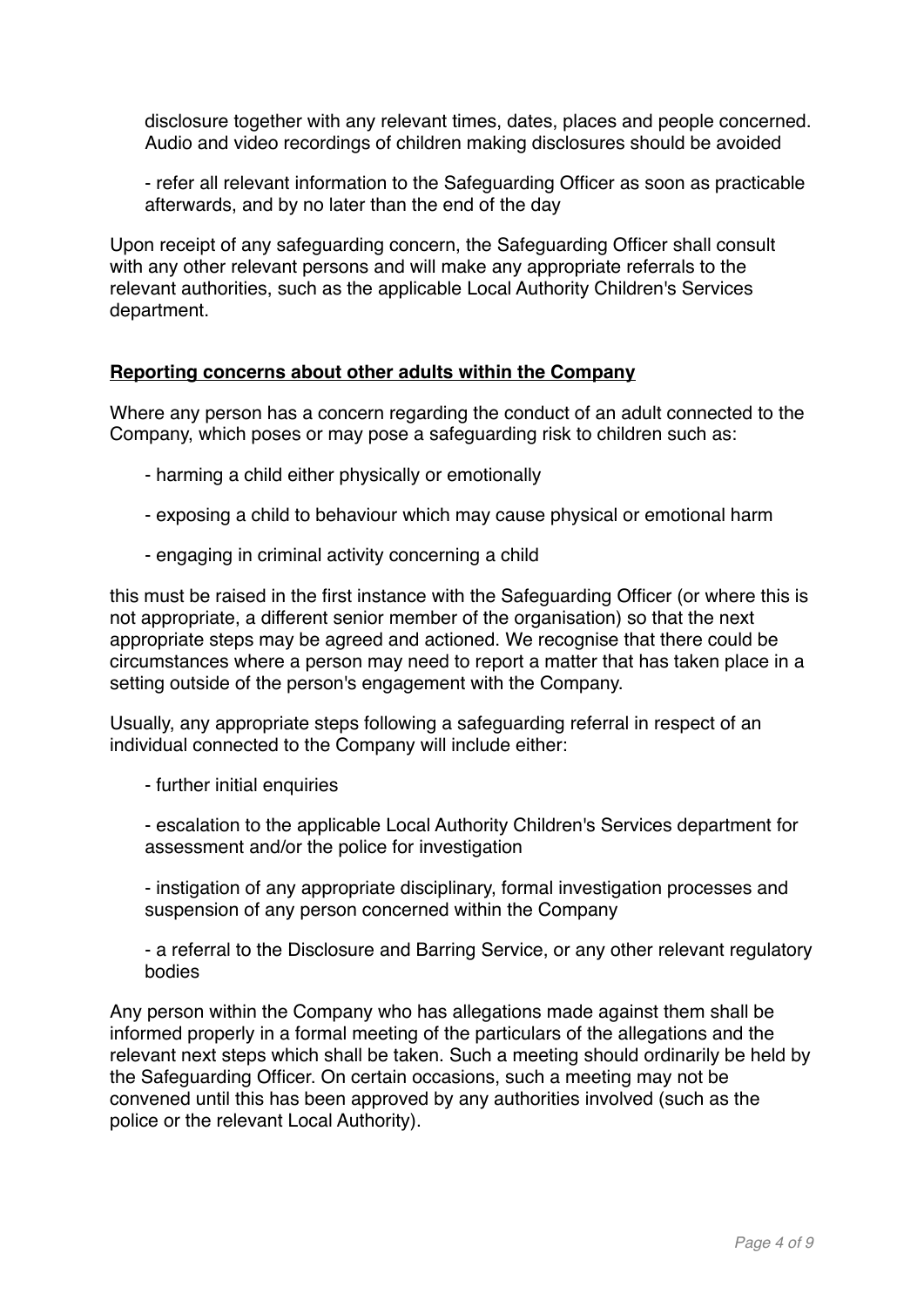Any person from within the Company who has allegations made against them shall be treated fairly. All enquires, investigations and decisions taken shall be just and fair, with the safety of any child concerned at the heart of the process.

Any person from within the Company who makes an allegation against another person from within the Company shall be listened to, taken seriously and shall be treated fairly and justly throughout the process of enquiries, investigations and decision making.

# **Disclosure and Barring Service (DBS) Checks and Reporting**

DBS checks under the appropriate legislation should be undertaken wherever required. The groups of people we will usually undertake DBS checks in relation to are:

All employees who undertake activities with our children, all service volunteers, all service providers who provide services accepted by the children.

Wherever we deem it is necessary and appropriate to remove any individual from a position of work in a activity which is regulated under the relevant legislation, we shall also be obliged to make a referral to the Disclosure and Barring Service.

# **Safeguarding Children at the Company**

## Responsibilities and planning

Although the Safeguarding Officer will hold ultimate responsibility for overseeing the safety of children present at the Company, all individuals under this policy must also play an active role in ensuring the safety of children at all times.

Where a certain type of events, activity or trip is taking place, we may issue an additional code of conduct, policy, or some specific other requirements which is specific to that occasion. Any such additional documentation will be made available to all those concerned (staff members, parents, guardians etc.) in advance. They should be read carefully and adhered to.

Appropriate background checking shall be undertaken wherever we are legally required to do so in respect of adults who are engaged by us (see the relevant section above).

#### **Venues**

We are typically based at:

Mudeford Wood Community Centre, BH23 4TR

We have carried out a health and safety risk assessment in relation to the premises, in reference to its safety and suitability for children. Where any events, activities or trips are to take place at other locations, we shall also carry out a further risk assessment.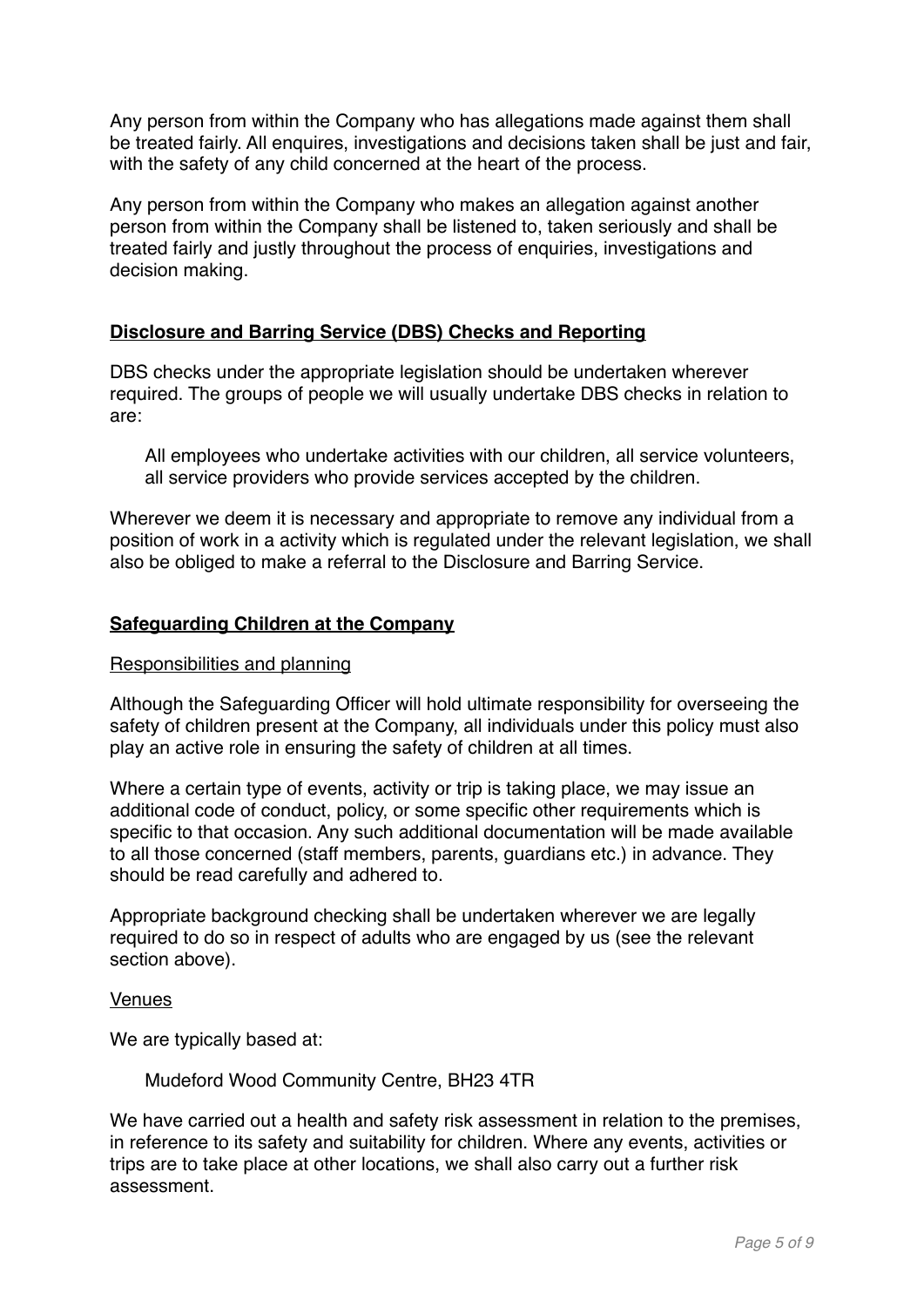The fire safety procedure in relation to the premises can be found in the following location:

In the hallway of Mudeford Wood Community Centre

#### First Aid

We have the following first aid procedure within the Company:

On our website at www.pouncing panthers.com

Any accident or injury concerning a child should be brought to the attention of the nearest first aider and should thereafter be formally reported to the Safeguarding **Officer** 

### Supervision

For most activities and events, our procedure for supervision of children is as follows:

For groups of children aged between 5 and 12 there will be 1 adult present for every 8 children.

Wherever a child attend our premises alongside their parent or guardian, parents and guardians should ensure that children are properly supervised.

### **Managing Behaviour of Children Generally**

Whenever any adult engaged by us is faced with challenging or inappropriate behaviour from a child or with conflict between children, they must:

- treat each child fairly and equally
- approach the situation in a calm and neutral manner

- only ever use physical restraint/intervention in order to protect the immediate safety of a person, for example to prevent an injury or harm either to the child or others

- wherever it is justified to physically restrain a child or to physically intervene, the amount of force used should be kept to the absolute minimum taking into account the risk posed

- make a written record of the incident and ensure this is reported appropriately to the Safeguarding Officer

Further details regarding our procedures for managing behaviour can be located in our behaviour policy:

On our website at www.pouncingpanthers.com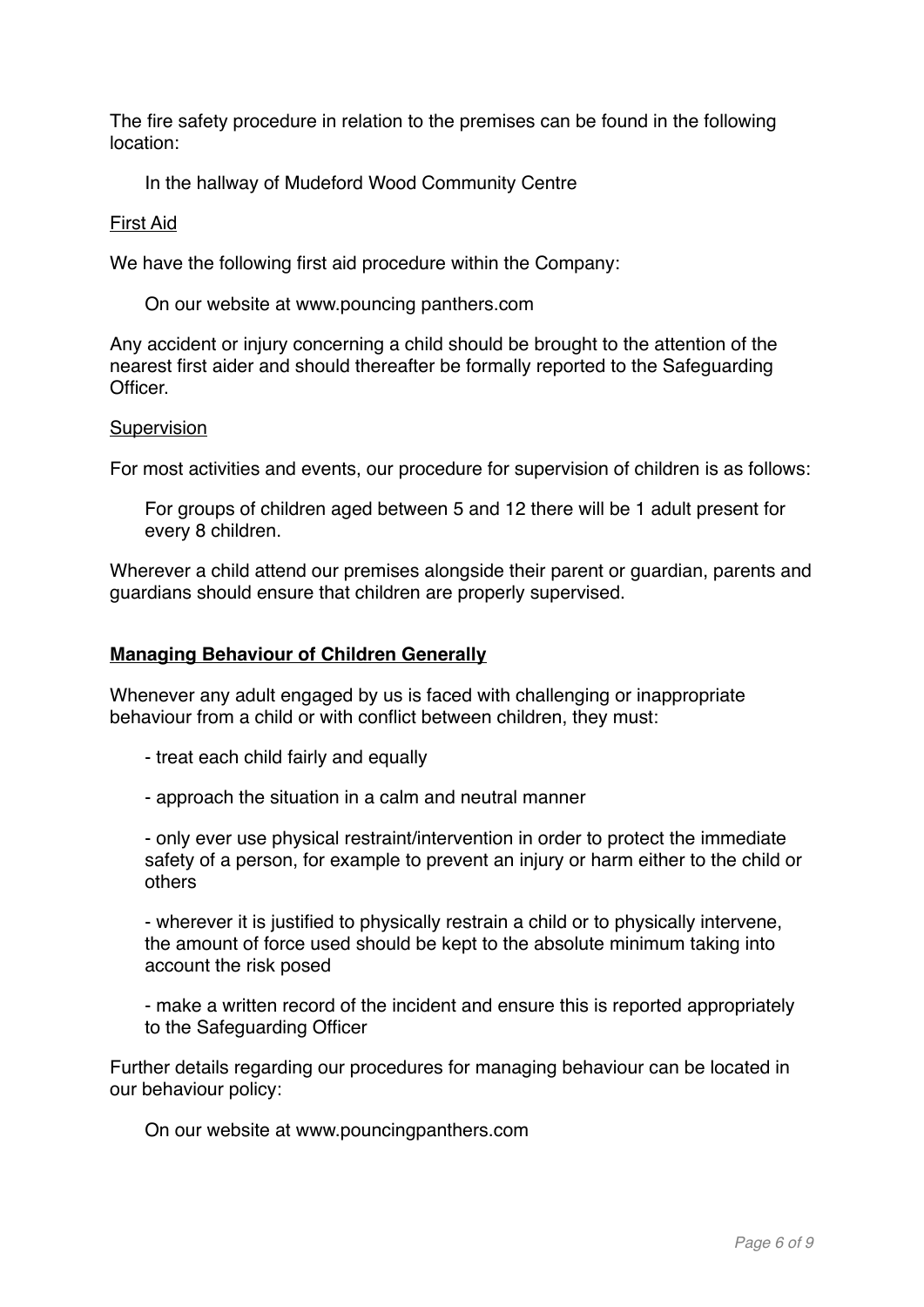# **Managing Risks Posed by Other Children**

It is important for all adults engaged by us to recognise that children can face harm from their peers. This can commonly take the form of bullying. Bullying can be defined as any behaviour which is:

- repeated; and
- has the intention of hurting somebody either physically or emotionally.

Bulling can sometimes be motivated by prejudices based on certain groups, for example gender, race, religion or sexual orientation. Bullying can often include:

- physical harm perpetrated against another child
- name calling and threats
- cyberbullying (threats and abusive comments made via technology)

Any instance of bullying or concern relating to possible bullying between children at any event or activities arranged by us will usually be dealt with by us in the first instance as follows:

All children and any relevant staff shall be spoken to individually to ascertain the facts.

Where appropriate children will receive a first warning and relevant support/ education.

Where any behaviour amounting to bullying continues following this, the following steps will be taken:

The child or children who are found to be responsible for persistent behaviour which amounts to the bullying of another child shall be barred from attending Pouncing Panthers.

All steps in relation to the prevention or management of bullying should be taken in consultation with the Safeguarding Officer.

## **Photography**

On some occasions, we may take photographs featuring children. We recognise that photography of children carries risks, such as:

- the potential for images to be re-used, shared or adapted in a damaging or inappropriate manner

- the general risk of sharing images and the impact this could have on child's public image as they grow older

In view of these risks, we will: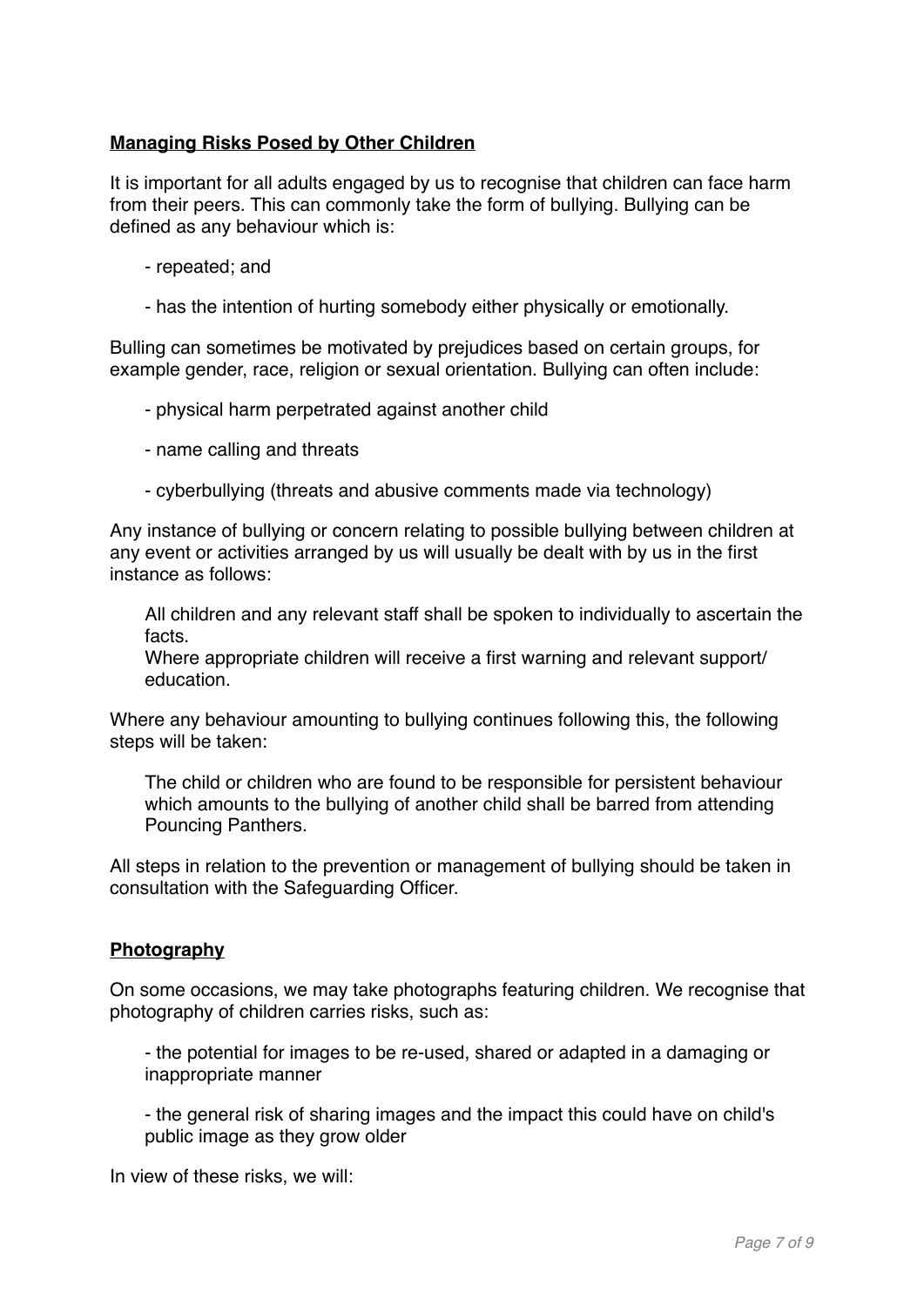- always ask for verbal permission from a child and written permission from their parent/guardian before taking and sharing any image of them

- always ensure that a child and their parent/guardian are properly informed how an image will be used and shared

- always ensure that a child's identity is protected as far as is possible within any published material

- ask that parents, guardians, children and any other person connected to them who may wish to share any of our published images which features other children to refrain from doing so unless they have the permission of the other children and their parent/guardian

- always store photos in accordance with our data protection policy.

We ask that any members of the public attending our premises, events or activities do not take photographs.

Further information is contained in our photography policy which can be found:

On our website at www.pouncingpanthers.com

## **Other Policies**

We have referred within this document to the following other important policies which should be read in conjunction with this policy:

- Our data protection policy
- Our first aid policy
- Our photography policy
- Our behaviour policy

This policy should also be read in conjunction with:

Health & Safety Policy & Employee background Policy

All of which can be found on our website at www.pouncingpanthers.com

#### **Legal Framework**

This policy has been drawn up in accordance with all relevant and applicable legislation and guidance available to the Company in the jurisdictions it operates within.